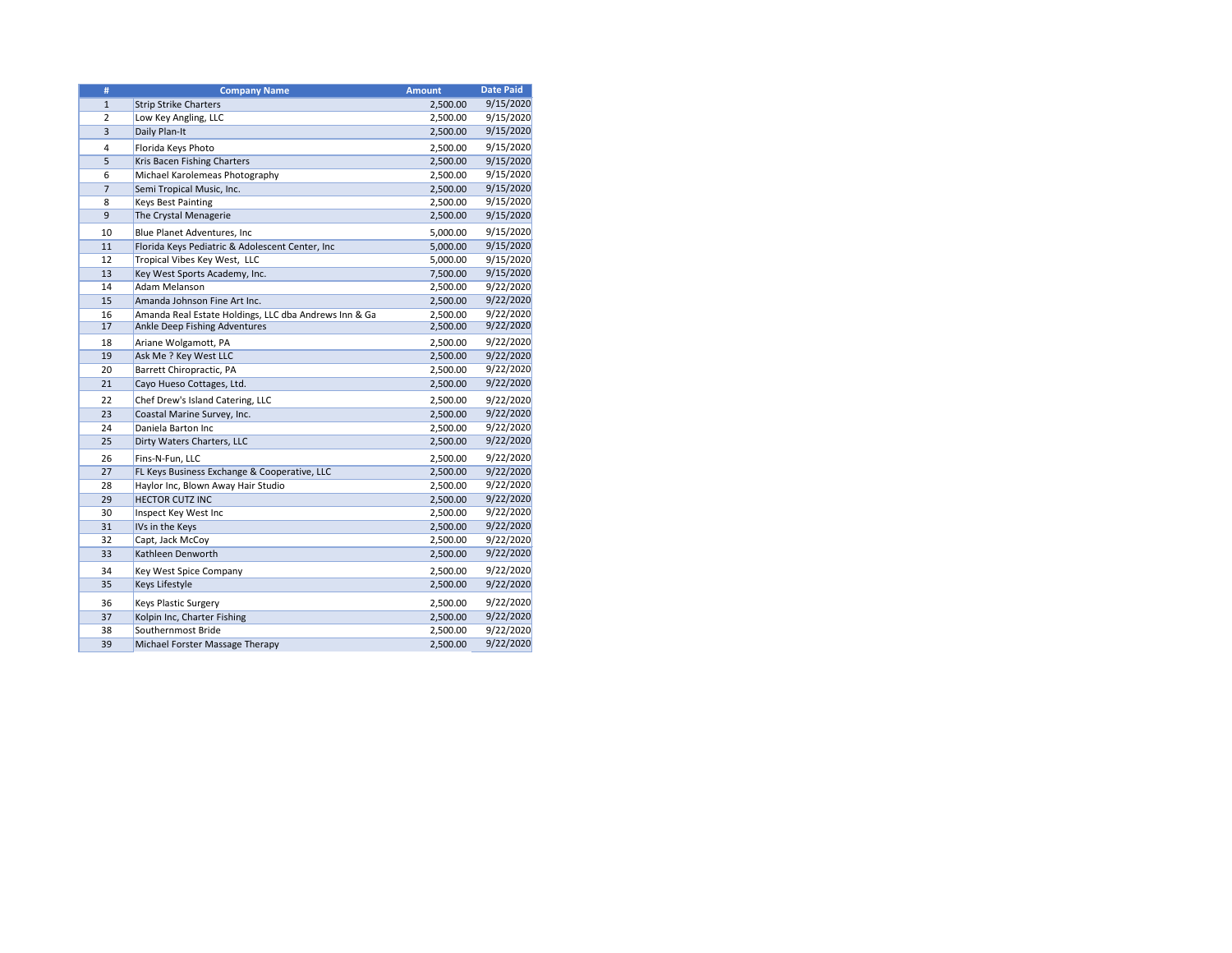| 40 | Natalie Bevis, LLC                                     | 2,500.00 | 9/22/2020 |
|----|--------------------------------------------------------|----------|-----------|
| 41 | REDS PAINT & BODY INC                                  | 2,500.00 | 9/22/2020 |
| 42 | Rocket Enterprises, LLC                                | 2,500.00 | 9/22/2020 |
| 43 | Ronit Berdugo Vet Relief Services dba Island Paws      | 2,500.00 | 9/22/2020 |
| 44 | S L Hellstrom, LLC dba La Rubia Key West               | 2,500.00 | 9/22/2020 |
| 45 | Sand Key Pilot                                         | 2,500.00 | 9/22/2020 |
| 46 | Solaris Photography                                    | 2,500.00 | 9/22/2020 |
| 47 | SONI & SONI INC, NEW LOOK                              | 2,500.00 | 9/22/2020 |
| 48 | <b>TLPB Properties LLC</b>                             | 2,500.00 | 9/22/2020 |
| 49 | Trinacria Holdings, Inc                                | 2,500.00 | 9/22/2020 |
| 50 | Tropical Technologies Computer Warehouse L.L.C.        | 2,500.00 | 9/22/2020 |
| 51 | Up the Key, LLC.                                       | 2,500.00 | 9/22/2020 |
| 52 | Photography by Vidal                                   | 2,500.00 | 9/22/2020 |
| 53 | A Touch of Life Inc, Angelina Guesthouse               | 5,000.00 | 9/22/2020 |
| 54 | Azul Del Mar, Inc.                                     | 5,000.00 | 9/22/2020 |
| 55 | Local Enterprises Inc, Barrett & Company               | 5,000.00 | 9/22/2020 |
| 56 | Carbone Electric, Inc.                                 | 5,000.00 | 9/22/2020 |
| 57 | COLL CPA SOLUTIONS PA, COLL & CO                       | 5,000.00 | 9/22/2020 |
| 58 | Conch Republic Ventures Inc, Bayshore Clothing         | 5,000.00 | 9/22/2020 |
| 59 | D Norman Enterprises dba Big Pine Storage              | 5,000.00 | 9/22/2020 |
| 60 | <b>Fast Action Marine Inc</b>                          | 5,000.00 | 9/22/2020 |
| 61 | <b>GREAT EVENTS CATERING LLC</b>                       | 5,000.00 | 9/22/2020 |
| 62 | Hurricane Hole Marina of Key West, Inc.                | 5,000.00 | 9/22/2020 |
| 63 | <b>Island Bay Resort</b>                               | 5,000.00 | 9/22/2020 |
| 64 | JRM FINANCIAL ASSOCIATES, LLC                          | 5,000.00 | 9/22/2020 |
| 65 | Juan Velizaroff Lawn Service                           | 5,000.00 | 9/22/2020 |
| 66 | KARR BREIZ INC, La Crêperie French Café Key West - ViV | 5,000.00 | 9/22/2020 |
| 67 | Karro Events and Floral LLC, Karro Events and Floral   | 5,000.00 | 9/22/2020 |
| 68 | Key West Chiropractic, INC                             | 5,000.00 | 9/22/2020 |
| 69 | <b>KEYWEST CPA LLC</b>                                 | 5,000.00 | 9/22/2020 |
| 70 | Key West Key Inc.                                      | 5,000.00 | 9/22/2020 |
| 71 | Key West Promotions Inc                                | 5,000.00 | 9/22/2020 |
| 72 | Key West Swimwear                                      | 5,000.00 | 9/22/2020 |
| 73 | KLKG INC dba Love In Bloom Florist                     | 5,000.00 | 9/22/2020 |
| 74 | K-Westbrand LLC, Tucker's Provisions                   | 5,000.00 | 9/22/2020 |
| 75 | Kaleymae Incorporated, Mango Tree Inn                  | 5,000.00 | 9/22/2020 |
| 76 | Mikes Auto Body                                        | 5,000.00 | 9/22/2020 |
| 77 | Molinaro Design LLC, Kitchen & Bath Specialists        | 5,000.00 | 9/22/2020 |
| 78 | Nadene Grossman Enterprises Inc, We've Got the Keys    | 5,000.00 | 9/22/2020 |
| 79 | Nation's Best Auto Sales, LLC                          | 5,000.00 | 9/22/2020 |
| 80 | Old Island T-Shirts Inc                                | 5,000.00 | 9/22/2020 |
| 81 | Momentum Concierge LLC, OurKeyWest                     | 5,000.00 | 9/22/2020 |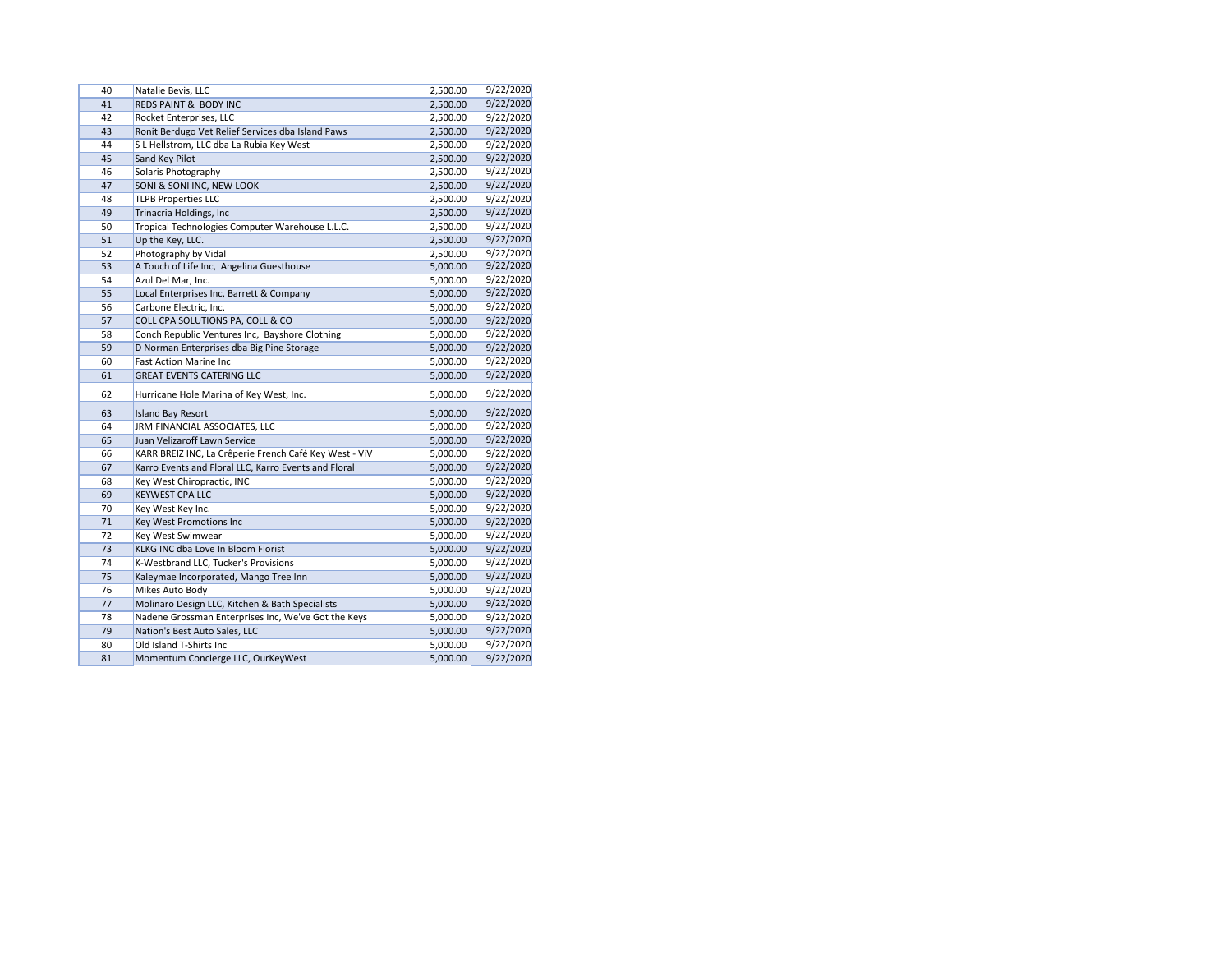| 82  | <b>Paradise Island Charters</b>                         | 5,000.00 | 9/22/2020 |
|-----|---------------------------------------------------------|----------|-----------|
| 83  | Peace, Love, & Custard LLC                              | 5,000.00 | 9/22/2020 |
| 84  | Pickle Baron of Key West LLC                            | 5,000.00 | 9/22/2020 |
| 85  | <b>Power Marine Services</b>                            | 5,000.00 | 9/22/2020 |
| 86  | Sea Critters Incorporated                               | 5,000.00 | 9/22/2020 |
| 87  | Love Soul House                                         | 5,000.00 | 9/22/2020 |
| 88  | Southernmost Chocolates, LLC dba Kilwins                | 5,000.00 | 9/22/2020 |
| 89  | Steven R Pribramsky, CPA LLC, Pribramsky & Company, C   | 5,000.00 | 9/22/2020 |
| 90  | Studio A Incorporated, Alan S. Matlz Gallery            | 5,000.00 | 9/22/2020 |
| 91  | <b>Summerland Dental</b>                                | 5,000.00 | 9/22/2020 |
| 92  | <b>Sun Communications</b>                               | 5,000.00 | 9/22/2020 |
| 93  | THE HANDS ON GROUP INC                                  | 5,000.00 | 9/22/2020 |
| 94  | Tiki Watersports Inc                                    | 5,000.00 | 9/22/2020 |
| 95  | TLC and KW Associates, LLC                              | 5,000.00 | 9/22/2020 |
| 96  | Wavy Gravy, LLC.                                        | 5,000.00 | 9/22/2020 |
| 97  | Eden Entertainment Limited, Inc./WeBeFit                | 5,000.00 | 9/22/2020 |
| 98  | Wee Care Learning Academy of Key West, LLC              | 5,000.00 | 9/22/2020 |
| 99  | 425 Tacos LLC, Amigos Tortilla Bar                      | 7,500.00 | 9/22/2020 |
| 100 | Azur Restautant Inc                                     | 7,500.00 | 9/22/2020 |
| 101 | Beach Bum in Paradise LLC dba Key Lime Bike Tours       | 7,500.00 | 9/22/2020 |
| 102 | Caribe Nautical Services, Inc                           | 7,500.00 | 9/22/2020 |
| 103 | Catherine Simonton Corp. DBA BottleCap                  | 7,500.00 | 9/22/2020 |
| 104 | Café Des Artistes Inc (Duffy's Steak and Lobster)       | 7,500.00 | 9/22/2020 |
| 105 | Key Largo Coffee House, LLC                             | 7,500.00 | 9/22/2020 |
| 106 | Great Culinary Concepts Inc dba M.E.A.T. Eatery & Tapro | 7,500.00 | 9/22/2020 |
| 107 | Milagro Restaurant & Bar, LLC                           | 7,500.00 | 9/22/2020 |
| 108 | Alin Corporation, The Café                              | 7,500.00 | 9/22/2020 |
| 109 | The Conch Shack LLC, Hurricane Hole                     | 7,500.00 | 9/22/2020 |
| 110 | <b>Accurate Marine Electronics Inc</b>                  | 2,500.00 | 9/25/2020 |
| 111 | Brady Aiden P Five Sixes Taxi                           | 2,500.00 | 9/25/2020 |
| 112 | Aileen LLC, Commerical Fishing                          | 2,500.00 | 9/25/2020 |
| 113 | Studio 27 Auto Upholstery                               | 2,500.00 | 9/25/2020 |
| 114 | AP Design Services                                      | 2,500.00 | 9/25/2020 |
| 115 | Ashley Hoyt INC, Key West Family Practice               | 2,500.00 | 9/25/2020 |
| 116 | <b>B.A. Boatworks LLC</b>                               | 2,500.00 | 9/25/2020 |
| 117 | <b>Breezin Charters</b>                                 | 2,500.00 | 9/25/2020 |
| 118 | Camping Florida Keys LLC, Camping Florida Keys          | 2,500.00 | 9/25/2020 |
| 119 | Captain Yuri's Charters Inc                             | 2,500.00 | 9/25/2020 |
| 120 | 830 Caroline LLC, Art@830 Gallery                       | 2,500.00 | 9/25/2020 |
| 121 | Coral Hammock Rental, LLC                               | 2,500.00 | 9/25/2020 |
| 122 | Daybreak Golan Inc, ommPeace Holistic Health Services;  | 2,500.00 | 9/25/2020 |
| 123 | Vivacious Beauty Haven, LLC                             | 2,500.00 | 9/25/2020 |
| 124 | Dolphin Safari Charters Inc                             | 2,500.00 | 9/25/2020 |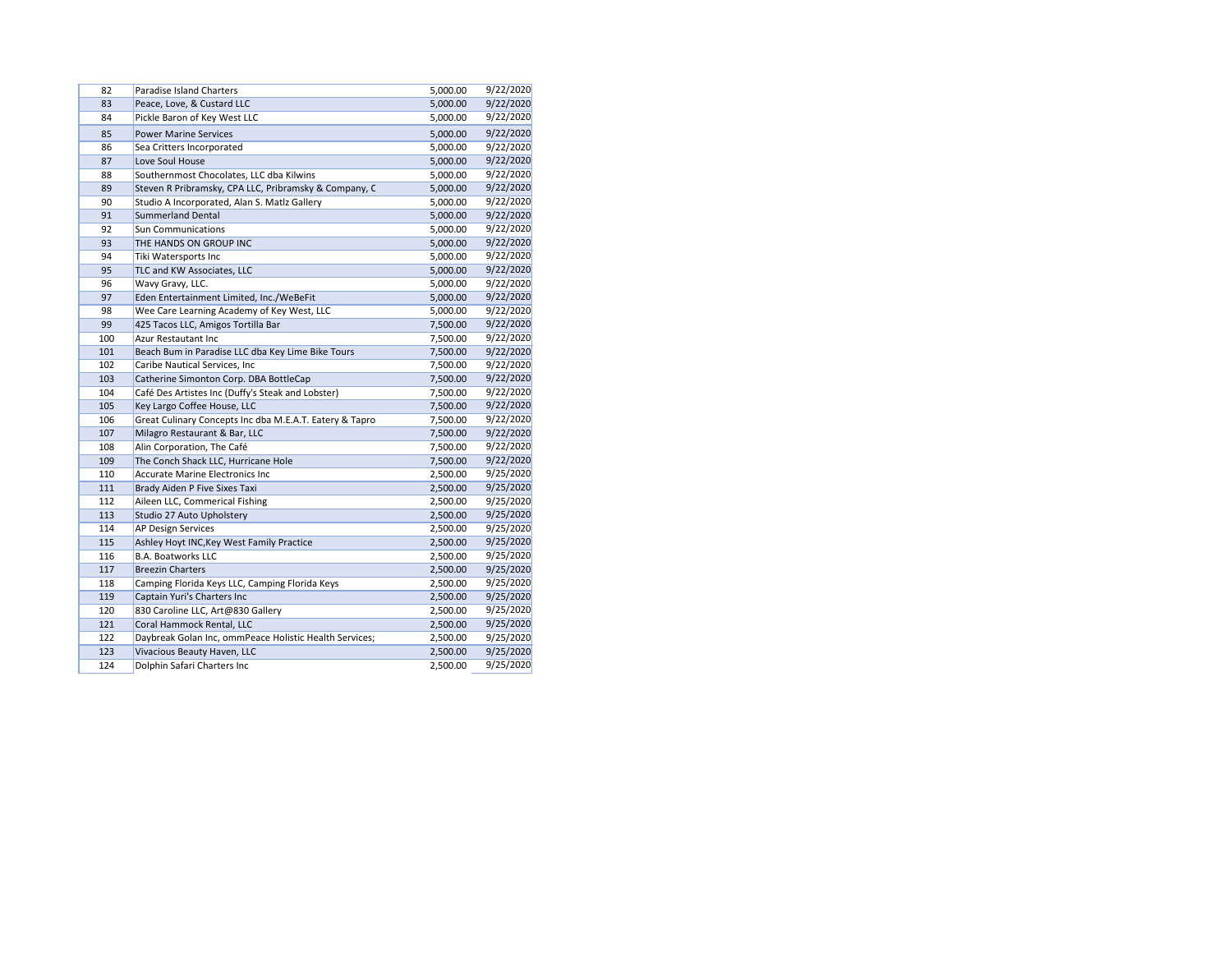| 125        | Easy Day Enterprises Inc, Easy Day Charters                                    | 2,500.00             | 9/25/2020              |
|------------|--------------------------------------------------------------------------------|----------------------|------------------------|
| 126        | <b>Eddies Fishing Chartering Inc</b>                                           | 2,500.00             | 9/25/2020              |
| 127        | Captain Ted Wilson                                                             | 2,500.00             | 9/25/2020              |
| 128        | Frond + Feather Events, LLC                                                    | 2,500.00             | 9/25/2020              |
| 129        | George W. Niles, Fishing                                                       | 2,500.00             | 9/25/2020              |
| 130        | Gingerbread Gallery LLC, Gingerbread Square Gallery                            | 2,500.00             | 9/25/2020              |
| 131        | Industrial Control & Automation, Inc                                           | 2,500.00             | 9/25/2020              |
| 132        | <b>IVETA DAY BABIC LLC, REALTOR</b>                                            | 2,500.00             | 9/25/2020              |
| 133        | <b>Ultimate Keys Fishing</b>                                                   | 2,500.00             | 9/25/2020              |
| 134        | Jorge Argandona Uber/Lyft Driver                                               | 2,500.00             | 9/25/2020              |
| 135        | Jumping Joe Productions, Inc                                                   | 2,500.00             | 9/25/2020              |
| 136        | KEY WEST PACKET LINES INC, SCHOONER WOLF Charter                               | 2,500.00             | 9/25/2020              |
| 137        | Lick Your Lips Dip                                                             | 2,500.00             | 9/25/2020              |
| 138        | Nery's Haircut, Color, Style, Nery's Hair                                      | 2,500.00             | 9/25/2020              |
| 139        | <b>Mermaid Charters</b>                                                        | 2,500.00             | 9/25/2020              |
| 140        | <b>MICHAELE MEADOWS Realtor</b>                                                | 2,500.00             | 9/25/2020              |
| 141        | <b>Noble Construction LLC</b>                                                  | 2,500.00             | 9/25/2020              |
| 142        | Outta Line Charters Key West Fl                                                | 2,500.00             | 9/25/2020              |
| 143        | Paradise Housekeeping Inc                                                      | 2,500.00             | 9/25/2020              |
| 144        | PAVEL SMEJKAL JANITORIAL SERVICES                                              | 2,500.00             | 9/25/2020              |
| 145        | Perfect Island LLC Caretaking                                                  | 2,500.00             | 9/25/2020              |
| 146        | PS Fishing                                                                     | 2,500.00             | 9/25/2020              |
| 147        | Salon key west                                                                 | 2,500.00             | 9/25/2020              |
| 148        | Quality Auto Care Inn on white Street Inc, Quality Car Ca                      | 2,500.00             | 9/25/2020              |
| 149        | <b>Reel Easy Charters</b>                                                      | 2,500.00             | 9/25/2020              |
| 150        | R R Diesel of Key West, Inc                                                    | 2,500.00             | 9/25/2020              |
| 151        | Serenity Hair Salon, LLC                                                       | 2,500.00             | 9/25/2020              |
| 152        | TWO BD Inc, Keys Car Doctor                                                    | 2,500.00             | 9/25/2020              |
| 153        | <b>Island Guitar</b>                                                           | 2,500.00             | 9/25/2020              |
| 154        | We Got Your Keys Inc, Realty Executives Florida Keys                           | 2,500.00             | 9/25/2020              |
| 155        | XXX Extreme Diving Services Inc, Sail Fish Scuba                               | 2,500.00             | 9/25/2020              |
| 156<br>157 | Barbara Cockerham, Key Lime Pie Lady<br>101-15 Front Street LLC, Aah Paradise! | 2,500.00<br>5,000.00 | 9/25/2020<br>9/25/2020 |
| 158        | A2O Architecture LLC                                                           | 5,000.00             | 9/25/2020              |
| 159        | Allen-Beyer Funeral Home                                                       | 5,000.00             | 9/25/2020              |
| 160        | Artist House Management Group, LLC                                             | 5,000.00             | 9/25/2020              |
| 161        | Barnes Concrete Cutting & Demolition                                           | 5,000.00             | 9/25/2020              |
| 162        | Bikini Fish Key West LLC                                                       | 5,000.00             | 9/25/2020              |
| 163        | <b>Carribean Catering</b>                                                      | 5,000.00             | 9/25/2020              |
| 164        | Cool Aid Air Conditioning of SW Florida                                        | 5,000.00             | 9/25/2020              |
| 165        | Cow Palace, Inc.                                                               | 5,000.00             | 9/25/2020              |
| 166        | Cudjoe Bee, LLC                                                                | 5,000.00             | 9/25/2020              |
| 167        | Paix Studio INC, Drift Island Collective                                       | 5,000.00             | 9/25/2020              |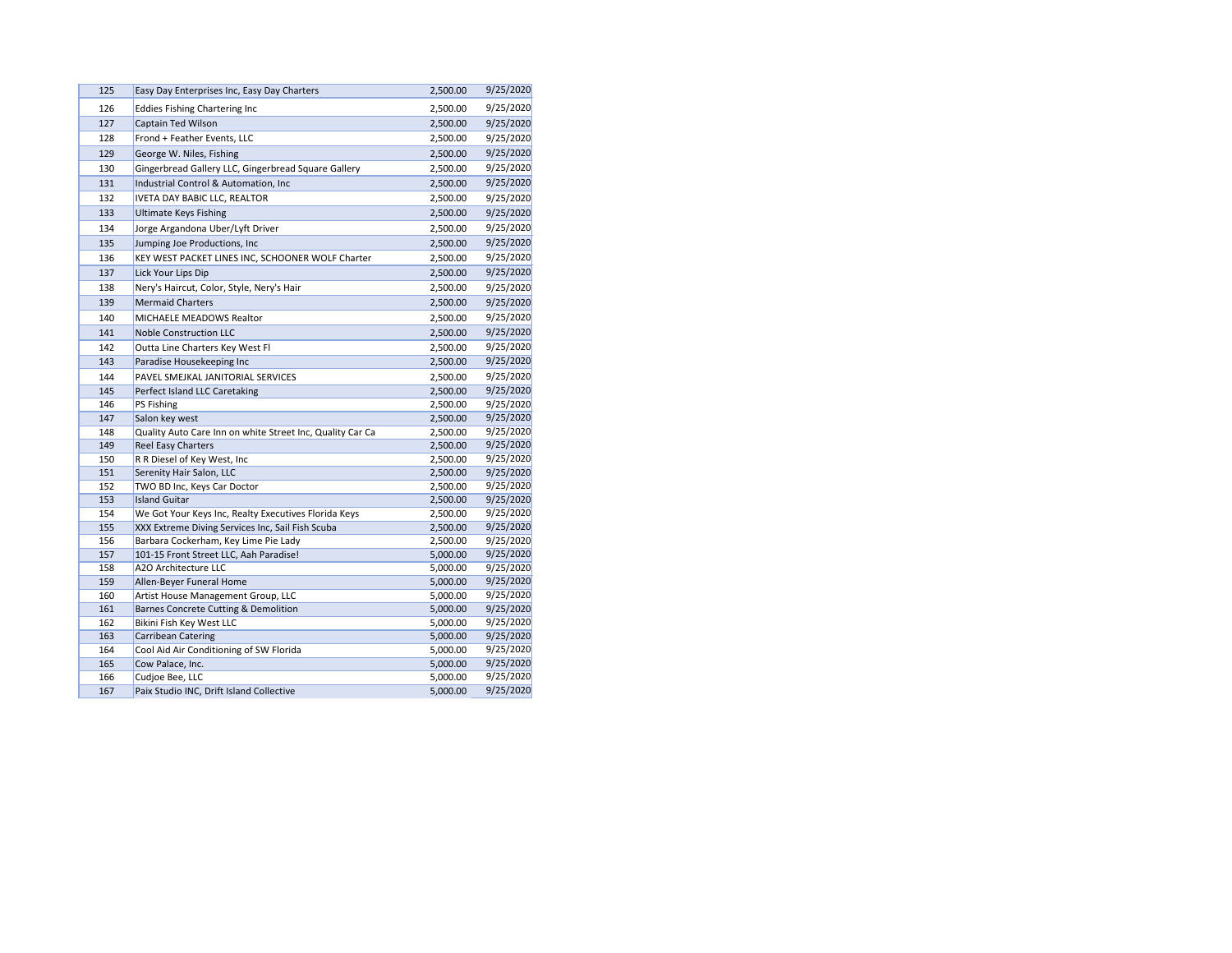| 168 | El Mocho Corp                                     | 5,000.00 | 9/25/2020 |
|-----|---------------------------------------------------|----------|-----------|
| 169 | HANDSTANDS PLUS INC, EYE CATCHERS SIGNS           | 5,000.00 | 9/25/2020 |
| 170 | Florida Aerocharter Inc, AIR KEY WEST             | 5,000.00 | 9/25/2020 |
| 171 | Frenchie's LLC, Frenchie's Café                   | 5,000.00 | 9/25/2020 |
| 172 | Island Brothers, Inc                              | 5,000.00 | 9/25/2020 |
| 173 | Key Destination Weddings & Events, LLC            | 5,000.00 | 9/25/2020 |
| 174 | Key West Eco Tours, Inc.                          | 5,000.00 | 9/25/2020 |
| 175 | <b>Key West Haircuts</b>                          | 5,000.00 | 9/25/2020 |
| 176 | Key West Escape Rooms                             | 5,000.00 | 9/25/2020 |
| 177 | key west strip inc, beachwear outlet              | 5,000.00 | 9/25/2020 |
| 178 | Keys Pawn LLC                                     | 5,000.00 | 9/25/2020 |
| 179 | Keys Pool Service LLC                             | 5,000.00 | 9/25/2020 |
| 180 | Keys Yamaha Service Inc                           | 5,000.00 | 9/25/2020 |
| 181 | <b>King Seafood</b>                               | 5,000.00 | 9/25/2020 |
| 182 | LL SWIM LLC, Lion's Lair Boutiqe                  | 5,000.00 | 9/25/2020 |
| 183 | Low Key Supply, Inc.                              | 5,000.00 | 9/25/2020 |
| 184 | Magnum Broadcasting, Inc. WGAY-FM, WPIK-FM, WKEZ- | 5,000.00 | 9/25/2020 |
| 185 | Market at Baypoint Inc, Baypoint Market           | 5,000.00 | 9/25/2020 |
| 186 | Egan Built Inc                                    | 5,000.00 | 9/25/2020 |
| 187 | Piazzolacrema LLC, Onlywood Grill                 | 5,000.00 | 9/25/2020 |
| 188 | Palm Tree Treasures, LLC.                         | 5,000.00 | 9/25/2020 |
| 189 | Quality Auto & Diesel Repair Inc                  | 5,000.00 | 9/25/2020 |
| 190 | R&R Pool and Spa Service Inc                      | 5,000.00 | 9/25/2020 |
| 191 | Ray Flooring Inc, Steller Carpet & Tile           | 5,000.00 | 9/25/2020 |
| 192 | Shipwreck Treasures of the Keys, LLC              | 5,000.00 | 9/25/2020 |
| 193 | Splendid Home Workshop LLC, Marquee Menus         | 5,000.00 | 9/25/2020 |
| 194 | Tejas LLC, Silver Palms Inn                       | 5,000.00 | 9/25/2020 |
| 195 | The Dress Code LLC, Zero Dress Code               | 5,000.00 | 9/25/2020 |
| 196 | <b>TMA Communications Inc</b>                     | 5,000.00 | 9/25/2020 |
| 197 | Vogt-Spear Corporation, General Construction      | 5,000.00 | 9/25/2020 |
| 198 | <b>Keys Superior Cleaning</b>                     | 5,000.00 | 9/25/2020 |
| 199 | Keys Armored Express, Inc.                        | 7,500.00 | 9/25/2020 |
| 200 | Misohappy, LLC                                    | 7,500.00 | 9/25/2020 |
| 201 | ANGELS OF KEY WEST CLEANING COM                   | 2,500.00 | 9/29/2020 |
| 202 | Photography by Tony                               | 2,500.00 | 9/29/2020 |
| 203 | <b>ATECH Security, LLC</b>                        | 2,500.00 | 9/29/2020 |
| 204 | <b>Big Pine Kayak Adventures</b>                  | 2,500.00 | 9/29/2020 |
| 205 | <b>Bug Me Pest Services LLC</b>                   | 2,500.00 | 9/29/2020 |
| 206 | Cabanas Printing, Inc.                            | 2,500.00 | 9/29/2020 |
| 207 | <b>CoreFit Pilates Inc</b>                        | 2,500.00 | 9/29/2020 |
| 208 | <b>Edward Worthington</b>                         | 2,500.00 | 9/29/2020 |
| 209 | <b>Tail Chasin' Charters</b>                      | 2,500.00 | 9/29/2020 |
| 210 | Gerardo Flores Taxi driver                        | 2,500.00 | 9/29/2020 |